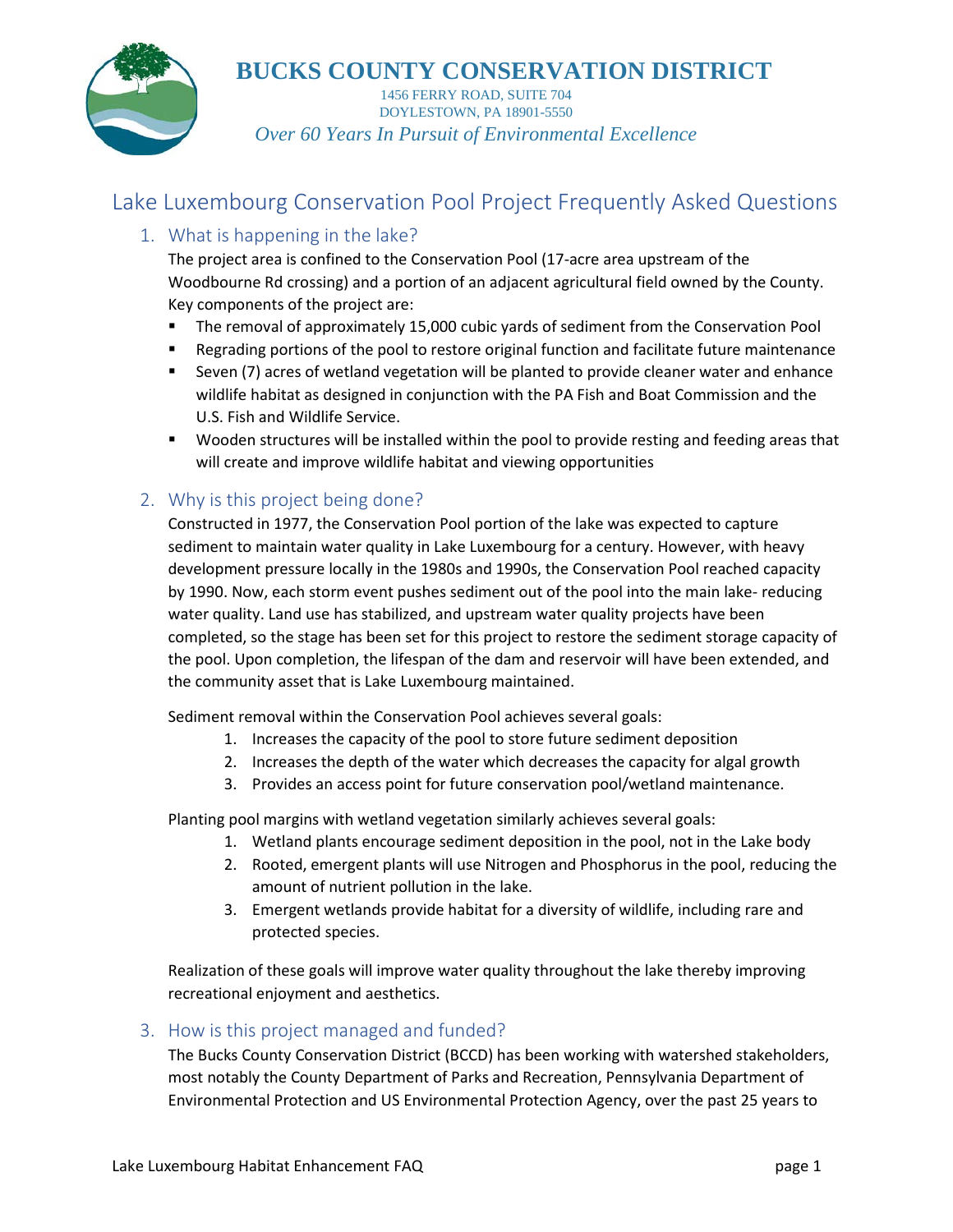

1456 FERRY ROAD, SUITE 704 DOYLESTOWN, PA 18901-5550 *Over 60 Years In Pursuit of Environmental Excellence*

develop watershed management plans to guide the process of implementing practices to improve water quality in Lake Luxembourg. This project to modify and enhance the 17-acre of Lake Luxembourg Conservation Pool has been identified in multiple watershed plans as a critical component to the overall restoration of Lake Luxembourg. The BCCD has secured over \$1.3 million dollars (a mixture of federal and state funding), which is partially matched by a monetary commitment of the County to complete this project. While the project is being implemented on County property, the BCCD was well-prepared to take on the management of this project given their multi-decade experience implementing water quality improvement projects in this watershed and throughout the County.

## 4. Why does the lake need to be lowered for this project? How will lowering the water level impact wildlife and lake users?

The Conservation Pool must be dewatered to remove accumulated sediment safely and efficiently. Since Woodbourne Rd restricts some water flow between the Conservation Pool and main portion of the lake, the main lake level need only be lowered about 3.5ft. Lowering the lake to this depth will mostly empty the conservation pool, with pumps and other mechanical means removing the rest, allowing for restoration work in the conservation pool.

The partial dewatering of the lake itself will maintain open water areas throughout the construction window for recreational, fish, and wildlife use. Near shoreline areas will have exposed sediment from August through December 2022. This will complicate access for recreational access. The attached map depicts the estimated location of the water's edge during lake drawdown.

#### 5. How long will the lake level be lowered?

Lake lowering will start in mid-July 2022, to accommodate heavy machinery access to the Conservation Pool in August 2022. The lower water level will be maintained through October 2022, possibly into December. During this time, sediment removal, shoreline grading, and stabilization will take place. The lake will return to normal water level in January 2023.

#### 6. Why are you completing this work during the peak of the recreational season?

Core Creek Park is fortunate to be home to a pair of nesting bald eagles; however, because the eagle nest is very close to the project activities the US Fish and Wildlife Service requires that major construction activity be limited to August 1 through December 31 to avoid negative effects on the birds during their nesting season (annually January 1 through July 31).

### 7. How will the project affect recreational use?

The current plan is to allow for recreational boating and fishing on the lake so long as it remains safe. Core Creek Boat Rental will remain open. Adjustments may be required as the project gets underway and as conditions change.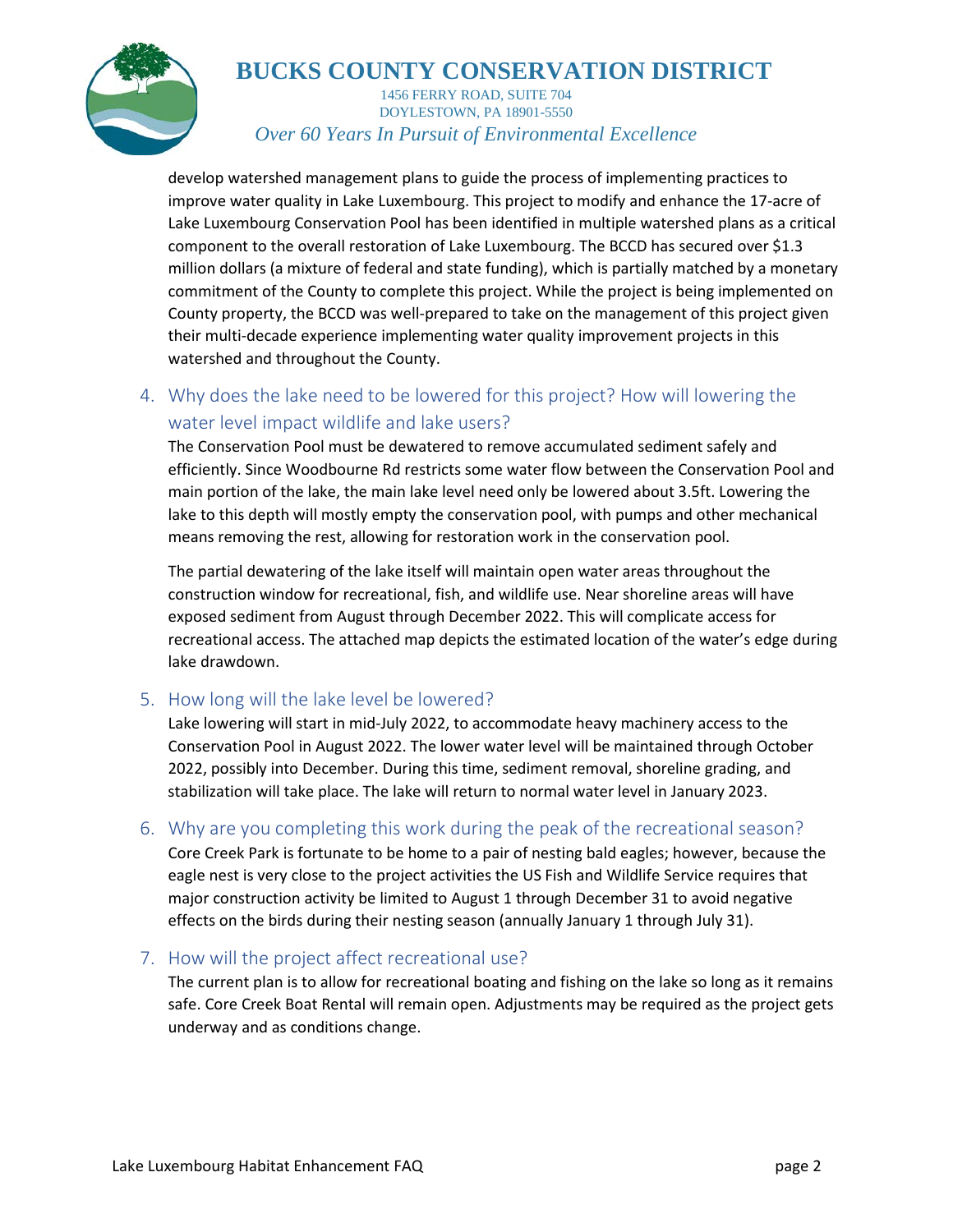

1456 FERRY ROAD, SUITE 704 DOYLESTOWN, PA 18901-5550 *Over 60 Years In Pursuit of Environmental Excellence*

#### 8. What is the anticipated schedule of major project activities?

The project started in December 2021 with the installation of a barrier to nesting red belly turtles. Major project activities are broken into 4 key phases and estimated timeframes are shown as color bars in the table below:

|                            | December 2021 | January 2022 | February 2022 | March 2022 | April 2022 | May 2022 | June 2022 | July 2022 | August 2022 | 2022<br>September | October 2022 | November 2022 | December 2022 | January 2023 | February 2023 | March 2023 | April 2023 | May 2023 | June 2023 | July 2023 | August 2023 | September 2023 | October 2023 |
|----------------------------|---------------|--------------|---------------|------------|------------|----------|-----------|-----------|-------------|-------------------|--------------|---------------|---------------|--------------|---------------|------------|------------|----------|-----------|-----------|-------------|----------------|--------------|
| Phase 1:                   |               |              |               |            |            |          |           |           |             |                   |              |               |               |              |               |            |            |          |           |           |             |                |              |
| Turtle<br>barrier          |               |              |               |            |            |          |           |           |             |                   |              |               |               |              |               |            |            |          |           |           |             |                |              |
| Phase 2:                   |               |              |               |            |            |          |           |           |             |                   |              |               |               |              |               |            |            |          |           |           |             |                |              |
| Dewater                    |               |              |               |            |            |          |           |           |             |                   |              |               |               |              |               |            |            |          |           |           |             |                |              |
| & grade<br>CP <sup>1</sup> |               |              |               |            |            |          |           |           |             |                   |              |               |               |              |               |            |            |          |           |           |             |                |              |
| Phase 3:                   |               |              |               |            |            |          |           |           |             |                   |              |               |               |              |               |            |            |          |           |           |             |                |              |
| Restore                    |               |              |               |            |            |          |           |           |             |                   |              |               |               |              |               |            |            |          |           |           |             |                |              |
| Ag field <sup>2</sup>      |               |              |               |            |            |          |           |           |             |                   |              |               |               |              |               |            |            |          |           |           |             |                |              |
| Phase 4:                   |               |              |               |            |            |          |           |           |             |                   |              |               |               |              |               |            |            |          |           |           |             |                |              |
| $\mathsf{C}\mathsf{P}^1$   |               |              |               |            |            |          |           |           |             |                   |              |               |               |              |               |            |            |          |           |           |             |                |              |
| wetland                    |               |              |               |            |            |          |           |           |             |                   |              |               |               |              |               |            |            |          |           |           |             |                |              |
| planting                   |               |              |               |            |            |          |           |           |             |                   |              |               |               |              |               |            |            |          |           |           |             |                |              |

Notes:

1) CP = Conservation Pool

2) Agricultural field restoration activities allowed within bald eagle nesting window per US Fish and Wildlife Service because the eagles are acclimated to agricultural activities on site